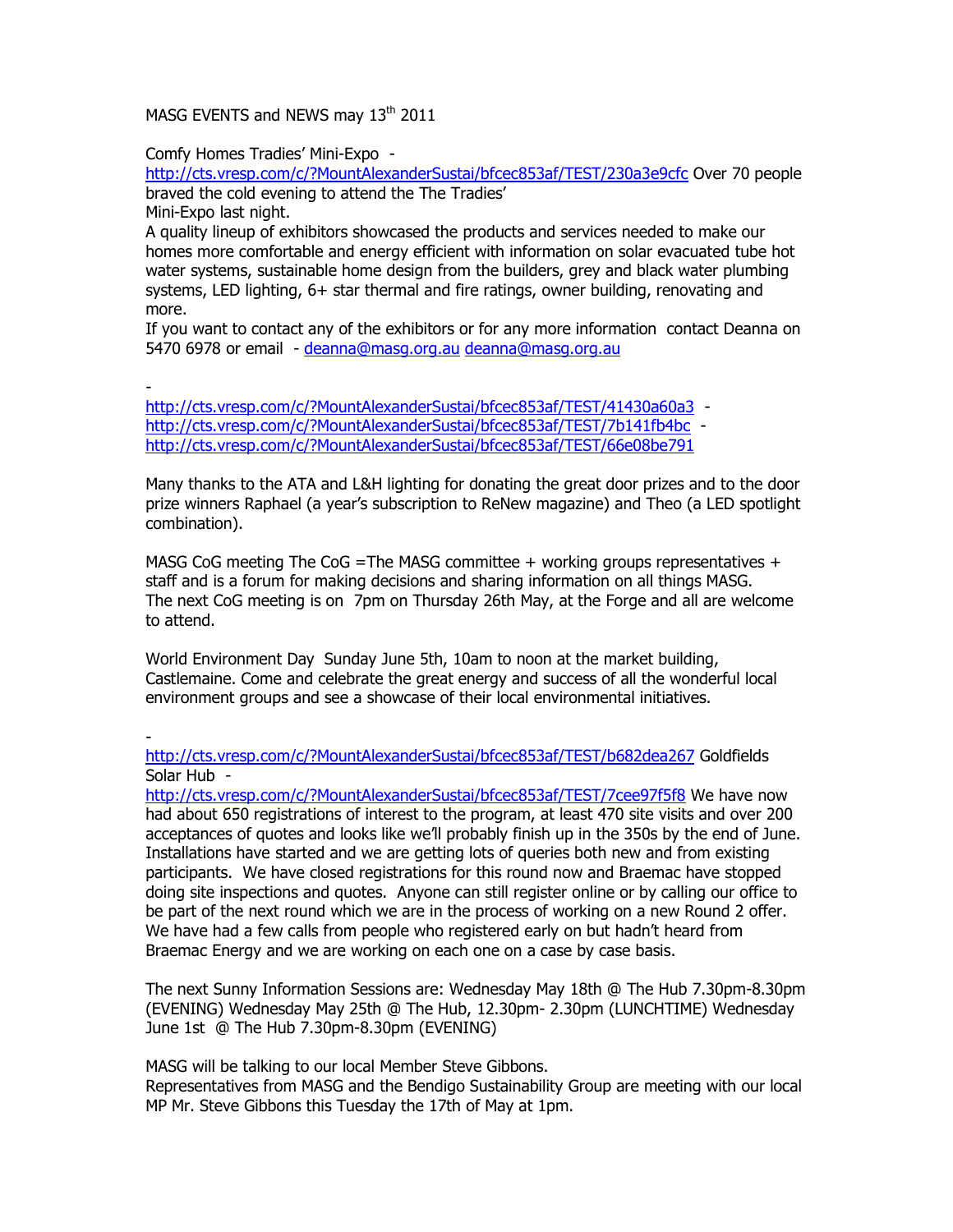http://cts.vresp.com/c/?MountAlexanderSustai/bfcec853af/TEST/d8b054a591 From our surveying in the Mount Alexander Shire and Bendigo and a recent national opinion poll we also know that 87% of Australian's

 http://cts.vresp.com/c/?MountAlexanderSustai/bfcec853af/TEST/71f5e649bf/news\_id=3379 want to see the revenue raised from a price on pollution invested into renewable energy innovation, and more than half opposed any compensation for the big polluters.

Therefore on Tuesday we will be congratulating Steve for committing to putting a price on pollution and we will be asking him to:

1. Publically support all of the carbon price revenue being used to fund renewable energy and energy efficiency, as well as compensate low-income households

2. Ring Greg Combet, Minister for Climate Change and Energy Efficiency by COB Tuesday the 17th of May and tell Mr. Combet that he supports all the carbon price revenue being used to fund renewable energy and energy efficiency, as well as compensating low-income households & that as a Member of the Government he wants Mr Combet to support this as well.

And

Finally he is passing on a reminder to Mr Combet that he has an invitation from the Newcastle Climate Action Group to attend a public Renewable Energy Support Forum in Newcastle in June and that Mr Combet's constituents want him to commit to attending that Forum.

We are looking forward to the meeting with Steve and will let you know the outcomes of the meeting.

Ring MP Greg Combet -

http://cts.vresp.com/c/?MountAlexanderSustai/bfcec853af/TEST/6ea81cde69 today or on Monday

Support our efforts and make a call to Greg Combe, Minister for Climate Change and Energy Efficiency today or Monday the 16th and tell him • You're from regional Victoria • You support a price being put on the large polluting companies • You want a significant amount of the revenue raised from the polluters to build large scale renewable energy Minister for Climate Change and Energy Efficiency Greg Combet Electorate office: (02) 6277 7920 Canberra office: (02) 4954 2611

Join the letter writing group The Letter writing group will also be meeting Wednesday May 18th @ 7.30pm at The Public Inn, Barker St. Contact Dean on 0448 327 791 or - dc@masg.org.au dc@masg.org.au for details.

OTHER LOCAL SUSTAINABILITY NEWS AND EVENTS Bush Dance against Want Take steps against poverty Easy, called dances from many nations with Centenary Bushband Jane Thompson, James Rigby & friends Saturday 4th June 2011 6pm – 10pm Campbells Creek Community Centre Cost: Single \$10, family \$25 Donations to Oxfam encouraged Homemade soup, bread &

fruit: 7pm Enquiries: Judith 5470 5747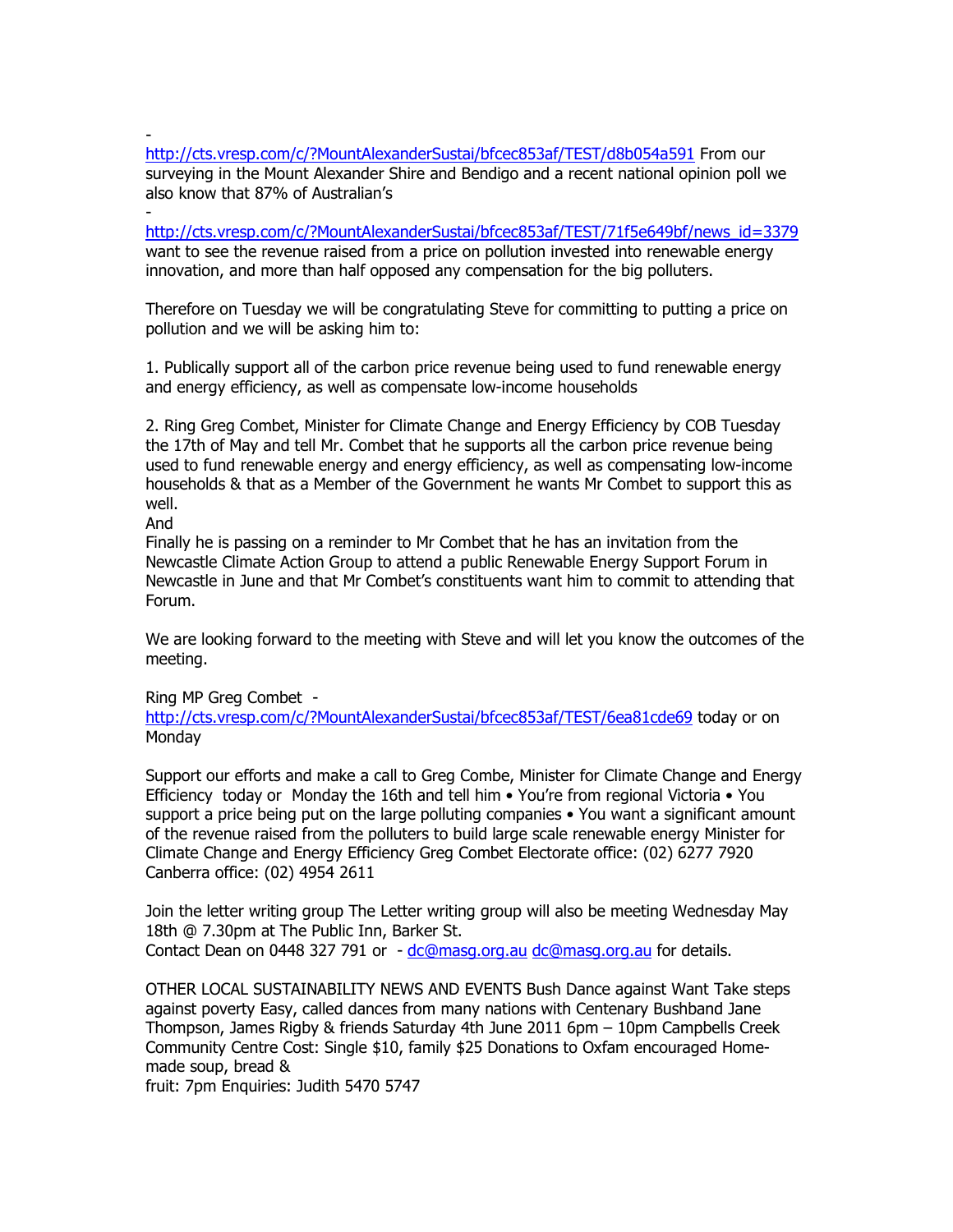Growing Abundance films and workshops. 1. " Food for Thought" films The real dirty on Farmer Brown. Sunday May 22nd. 4.30pm @ Ray Bradfields Room.

2. Preserving Workshops Olives: Preserving & pressing. Sat May 28th 11am-2pm @ Uniting Church Hall Lyttleton St Apples and Pears: Making juice and cider. Sat Jun 25th 11am-2pm @ Town Hall Frederick St. Costs \$20/30 Bookings essential - lucy@cch.org.au lucy@cch.org.au or

54724842

## NATIONAL AND INTERNATIONAL NEWS

Climate Legislation coming in 16 major countries A new study released by http://cts.vresp.com/c/?MountAlexanderSustai/bfcec853af/TEST/c197a13322 GLOBE international – a coalition of legislators from around the world – found that climate change is featuring prominently on the legislative agenda across the 16 major economies. The GLOBE Climate Legislation Study, which was produced with Grantham Research Institute at the London School of Economics, shows that 16 of the world's largest economies are now advancing laws to tackle climate change. The 16 countries - which together make up around three quarters of global greenhouse gases (GHG) emissions - are: Brazil, Canada, China, the EU, France, Germany, India, Indonesia, Italy, Japan, Mexico, Russia, South Africa, South Korea, the UK and the US.

Federal Budget a win for pollution reduction but very little for renewable energy The fringe benefits tax on company cars has finally been reformed, saving \$ 970 mill of taxpayer money over the forward estimates by unwinding a perverse incentive that rewarded people to drive their cars further and resulting in a mountain of pollution. The reform changes the concession to a flat rate of 20% rather than a tiered formula giving bigger tax breaks to those who drove further.

And the Government is still overwhelmingly subsidising pollution with our taxes A http://cts.vresp.com/c/?MountAlexanderSustai/bfcec853af/TEST/ce3d517344/news\_id=3308 Recent analysis by ACF that notes that the federal government spends \$12 billion a year on subsidies that encourage greenhouse pollution, but only \$1 billion on programs to tackle climate change.

The Slow Money Principles A movement based on slow money principles that aims to to enhance food security, food safety and food access; improve nutrition and health; promote cultural, ecological and economic diversity; and accelerate the transition from an economy based on extraction and consumption to an economy based on preservation and based on a series of 6 principles. Read more on slow money principles here. - %20http://cts.vresp.com/c/?MountAlexanderSustai/bfcec853af/TEST/931f45cbf6

Operation Bolt-Cutter

 http://cts.vresp.com/c/?MountAlexanderSustai/bfcec853af/TEST/98e5eb7dda

Australia's richest person, Gina Rinehart bought into Channel Ten and gave Andrew Bolt a TV show. She is a climate change denier as is Andrew Bolt. The purpose of the show is to further support climate change denial amongst the Australia population - amongst the other political goals of Bolt and Rinehart.